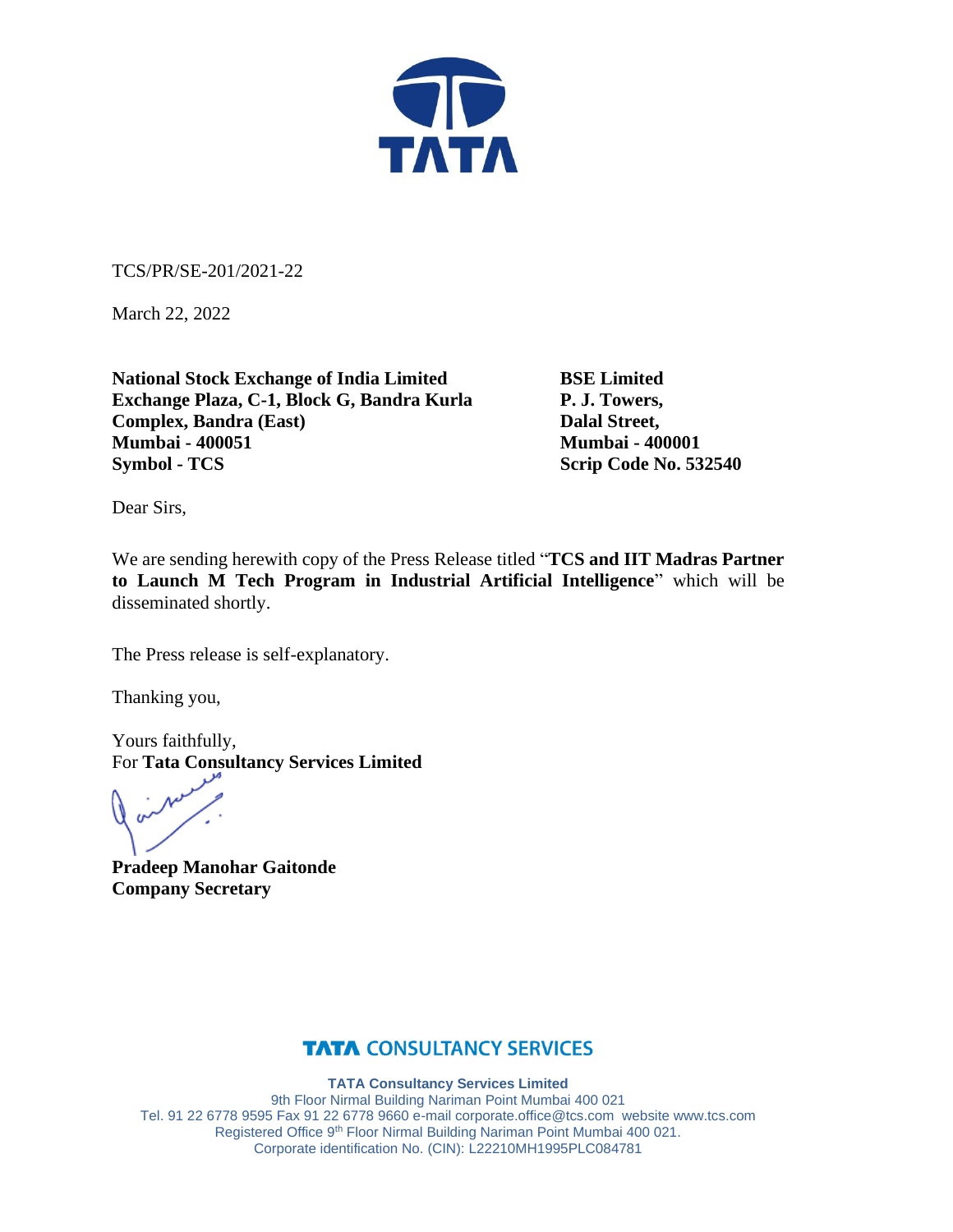

For immediate use Press Release

## **TCS and IIT Madras Partner to Launch M Tech Program in Industrial Artificial Intelligence**

*Tata Consultancy Services Helped Design the Course Curriculum that Upskills Working Professionals in Online Mode; First Cohort of Students to be from TCS*

**CHENNAI | MUMBAI, March 22, 2022:** Tata Consultancy Services (TCS) (BSE: 532540, NSE: TCS) has partnered with the Indian Institute of Technology Madras (IIT M) to launch a M Tech program in Industrial Artificial Intelligence (AI) for working professionals.

The 18-month-long course, designed in consultation with TCS, will be offered by IIT M in a completely online live teaching mode through virtual classrooms. The course is targeted at upskilling corporate employees in the applications of AI, to solve industrial problems. The first cohort of students for the program will be from TCS.

The program will have strong theoretical courses and lab work covering data science and AI. Theoretical courses will cover concepts in fundamental mathematical techniques required for understanding data science algorithms, time series analysis, multivariate data analysis, machine learning, deep learning and reinforcement learning. Applied courses will describe implementations of AI solutions for industrial problems in a case study format.

"*TCS Research partners with premier academic institutes to explore emerging technologies with scientific rigor as they gain mainstream adoption*," said **K Ananth Krishnan, Chief Technology Officer, TCS.** "*We are happy to collaborate with IIT-Madras, a member of the TCS Academic Co-Innovation Network, to create a new M Tech program in Industrial AI for working professionals so that they gain a deeper understanding of data science and AI which they can apply to drive innovation in industry*."

**Course Coordinator Prof Raghunathan Rengasamy, Dean (Global Engagement), IIT Madras**, said, *"AI is going to impact every aspect of human experience in the years to come. This course, designed in partnership with TCS, will provide a unique perspective on the impact of AI in industrial systems. Leveraging AI techniques in industries can lead to processes that are robust, inherently safer and ultimately lead to environmentally benign processes."*

The new M Tech in Industrial AI program is expected to help scale up capability across the Indian workforce in this important area, expand the knowledge ecosystem in AI and machine learning, drive innovation using these technologies, and position India as a global innovation powerhouse.

Each subject will have one mid-term and a final examination conducted in online mode, besides project work. There will be a total of 28-30 hours of online classes per week, with post-classroom activities, such as assignments, reading, and preparation, likely to take up 20-22 hours per week.

### About Tata Consultancy Services (TCS)

Tata Consultancy Services is an IT services, consulting and business solutions organization that has been partnering with many of the world's largest businesses in their transformation journeys for over 50 years. TCS offers a consulting-led, cognitive powered, integrated portfolio of business, technology and engineering services and solutions. This is delivered through its unique Location Independent Agile™ delivery model, recognized as a benchmark of excellence in software development.

A part of the Tata group, India's largest multinational business group, TCS has over 556,000 of the world's